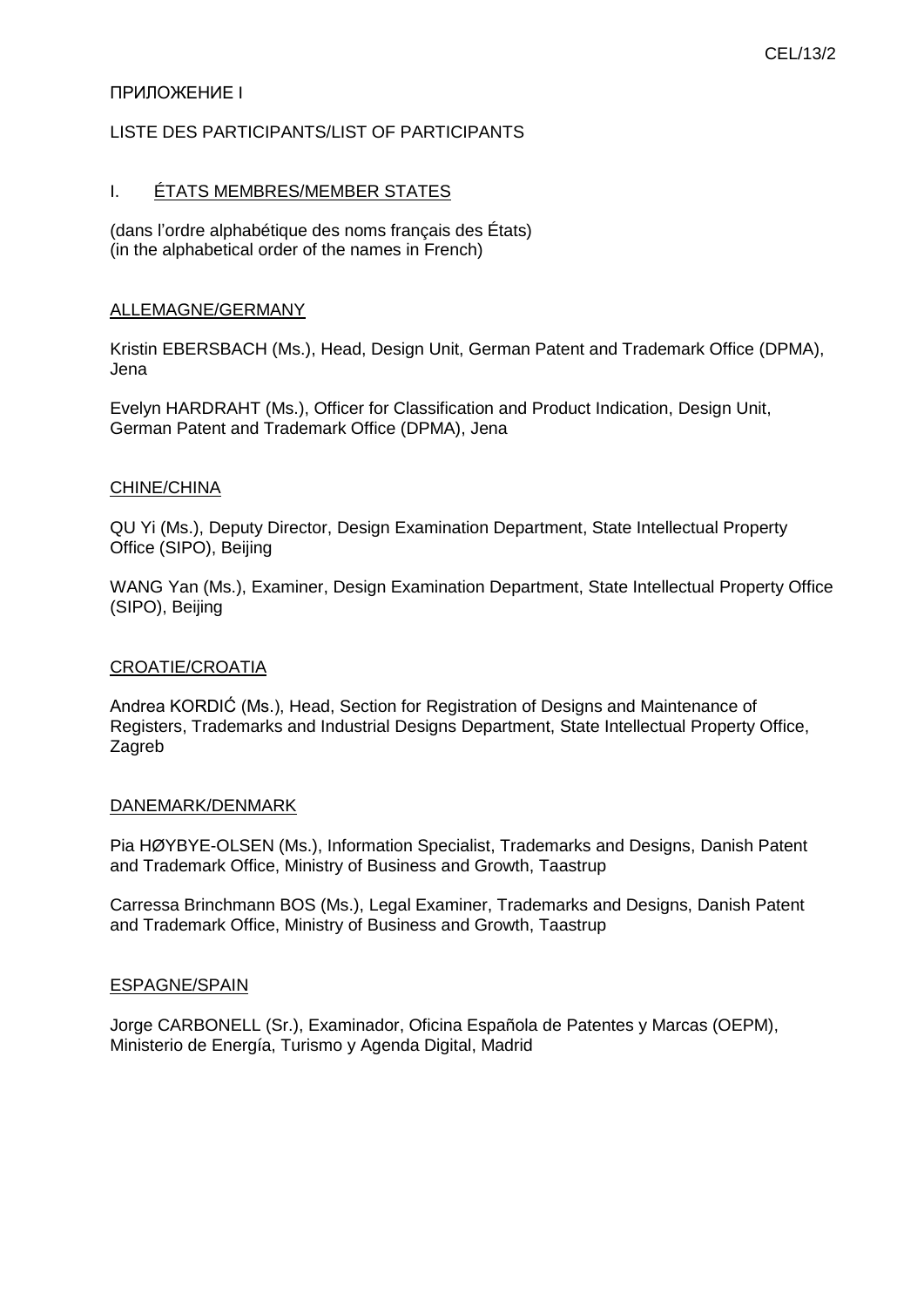# FÉDÉRATION DE RUSSIE/RUSSIAN FEDERATION

Andrey SHPIKALOV (Mr.), Senior Researcher, International Classification System and Standards, Federal Institute of Industrial Property (FIPS), Federal Service for Intellectual Property, Patents and Trademarks (ROSPATENT), Moscow

Anna CHESTNYKH (Ms.), Analyst, Federal Institute of Industrial Property (FIPS), Federal Service for Intellectual Property, Patents and Trademarks (ROSPATENT), Moscow

# **FRANCE**

Florence BREGE (Mme), responsable, Service des dessins et modèles, Institut national de la propriété industrielle (INPI), Courbevoie

Peggy BREUIL (Mme), juriste, Service des dessins et modèles, Institut national de la propriété industrielle (INPI), Courbevoie

# GRÈCE/GREECE

Sotirios ROKKOS (Mr.), Head, Helpdesk Department, Directorate of Technological Information, Hellenic Industrial Property Organization (OBI), Athens

Maria VOUTZOULIA (Ms.), Designs Formalities Examiner, Documentation and Publication Department, Hellenic Industrial Property Organization (OBI), Athens

### HONGRIE/HUNGARY

Eszter JAMBOR (Ms.), Head, Model and Design Section, Hungarian Intellectual Property Office (HIPO), Budapest

# ITALIE/ITALY

Alfonso PIANTEDOSI (Mr.), Design and Trademark Department, Italian Patent and Trademark Office, Directorate General for the Fight against Counterfeiting (UIBM), Ministry of Economic Development, Rome

Marco BERTINI (Mr.), Design and Trademark Department, Italian Patent and Trademark Office, Directorate General for the Fight against Counterfeiting (UIBM), Ministry of Economic Development, Rome

Silvia COMPAGNUCCI (Ms.), Italian Patent and Trademark Office, Directorate General for the Fight against Counterfeiting (UIBM), Ministry of Economic Development, Rome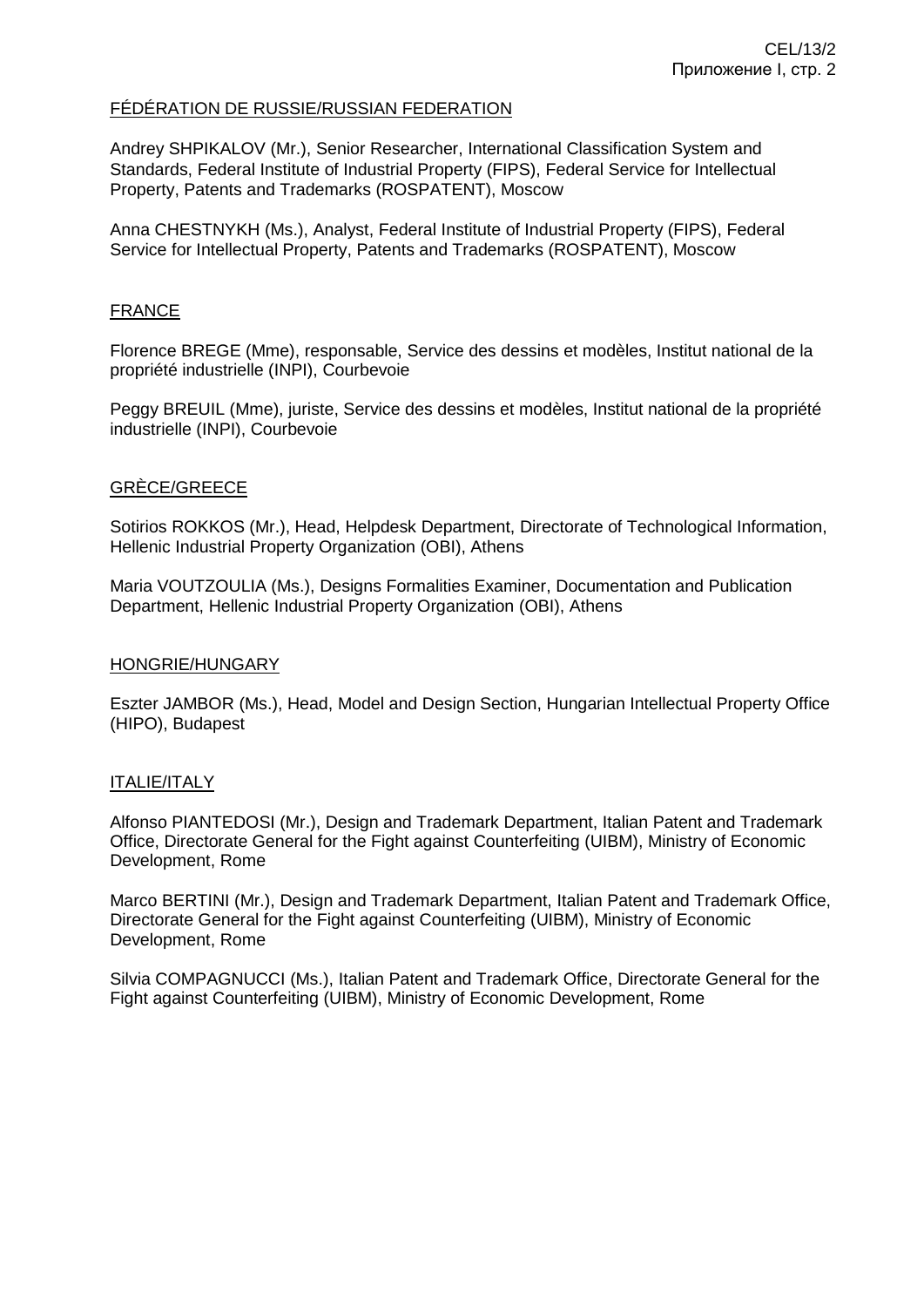### JAPON/JAPAN

Kosuke OMAGARI (Mr.), Deputy Director, Electronic Design Examination System Planning Office, Design Division, Patent and Design Examination Department, Japan Patent Office (JPO), Tokyo

Tetsuya HIRATA (Mr.), Assistant Director, Policy Planning and Research Section, Design Division, Patent and Design Examination Department, Japan Patent Office (JPO), Tokyo

### NORVÈGE/NORWAY

Kjersti GRAVKLEV (Ms.), Adviser, Design Section, Norwegian Industrial Property Office (NIPO), Oslo

Wigdis SOLLIE (Ms.), Adviser, Design and Trademark Department, Norwegian Industrial Property Office (NIPO), Oslo

### PAYS-BAS/NETHERLANDS

Patrice CLÉMENT (M.), chef, Secteur dessins ou modèles, Office Benelux de la propriété intellectuelle (OBPI), La Haye

#### POLOGNE/POLAND

Agnieszka MIKIEL (Ms.), Examiner, Industrial Designs Division, Trademarks Department, Patent Office, Warsaw

# RÉPUBLIQUE DE CORÉE/REPUBLIC OF KOREA

YANG Yoon Jeong (Ms.), Senior Researcher, Trademark and Design Search Division, Korean Intellectual Property Office (KIPO), Daejeon

CHOI Eunseok (Mr.), Examiner, Design Examination Policy Division, Korean Intellectual Property Office (KIPO), Daejeon

# RÉPUBLIQUE TCHÈQUE/CZECH REPUBLIC

Jitka STREITBERG (Ms.), Patent Information Department, Industrial Property Office, Prague

#### ROUMANIE/ROMANIA

Alice-Mihaela POSTĂVARU (Ms.), Head, Designs Division, State Office for Inventions and Trademarks (OSIM), Bucharest

Emanuela UNGURAŞU (Ms.), Examiner, Designs Division, State Office for Inventions and Trademarks (OSIM), Bucharest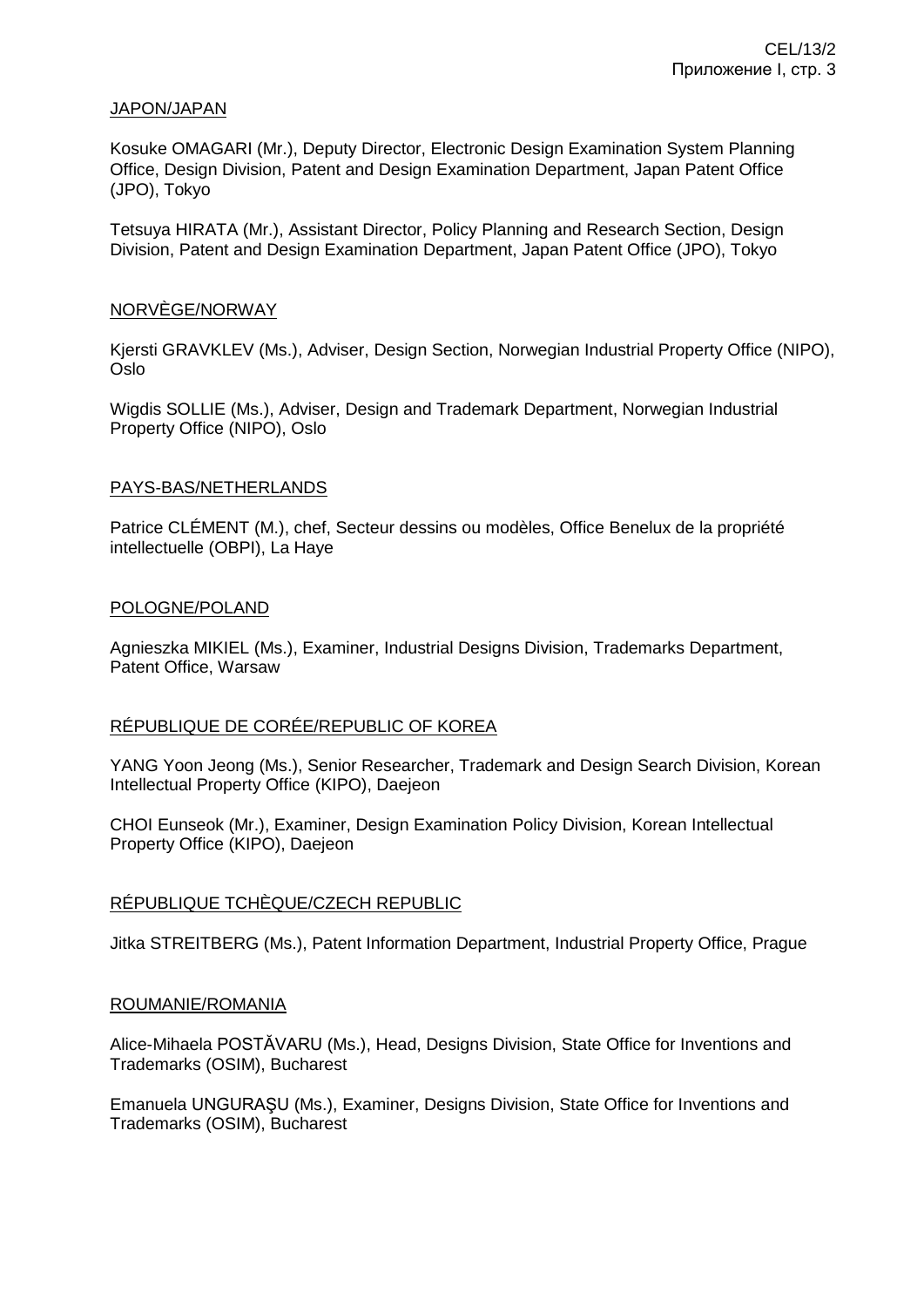# ROYAUME-UNI/UNITED KINGDOM

Natalie MORGAN (Ms.), Head, Trade Mark Classification and Design Law and Practice, UK Intellectual Property Office (UK IPO), Newport

Darrel HENDY (Mr.), Classification Examiner, Trade Mark Classification and Design Law and Practice, UK Intellectual Property Office (UK IPO), Newport

### SUÈDE/SWEDEN

Marie-Louise ORRE (Ms.), Legal Advisor, Design and Trademark Division, Swedish Patent and Registration Office (PRV), Söderhamn

Eva LARSSON (Ms.), Examiner, Design and Trademark Division, Swedish Patent and Registration Office (PRV), Söderhamn

### SUISSE/SWITZERLAND

Beat SCHIESSER (M.), chef, Service des dessins et modèles, Division des brevets, Institut fédéral de la propriété intellectuelle (IPI), Berne

# II. ÉTATS OBSERVATEURS/OBSERVER STATES

# ARABIE SAOUDITE/SAUDI ARABIA

Abdullah ALZAMIL (Mr.), Head, Industrial Design Department, Saudi Patent Office (SPO), King Abdullaziz City for Science and Technology (KACST), Riyadh

# ÉTATS-UNIS D'AMÉRIQUE/UNITED STATES OF AMERICA

Brandon ROSATI (Mr.), Supervisory Patent Examiner, Design Patents, United States Patent and Trademark Office (USPTO), Department of Commerce, Alexandria, Virginia

#### ISRAËL/ISRAEL

Alice MAHLIS ABRAMOVICH (Ms.), Head, Designs Department, Israel Patent Office (IPO), Ministry of Justice, Jerusalem

#### THAÏLANDE/THAILAND

Sudkhet BORIBOONSRI (Mr.), Counsellor, Permanent Mission to the World Trade Organization (WTO), Geneva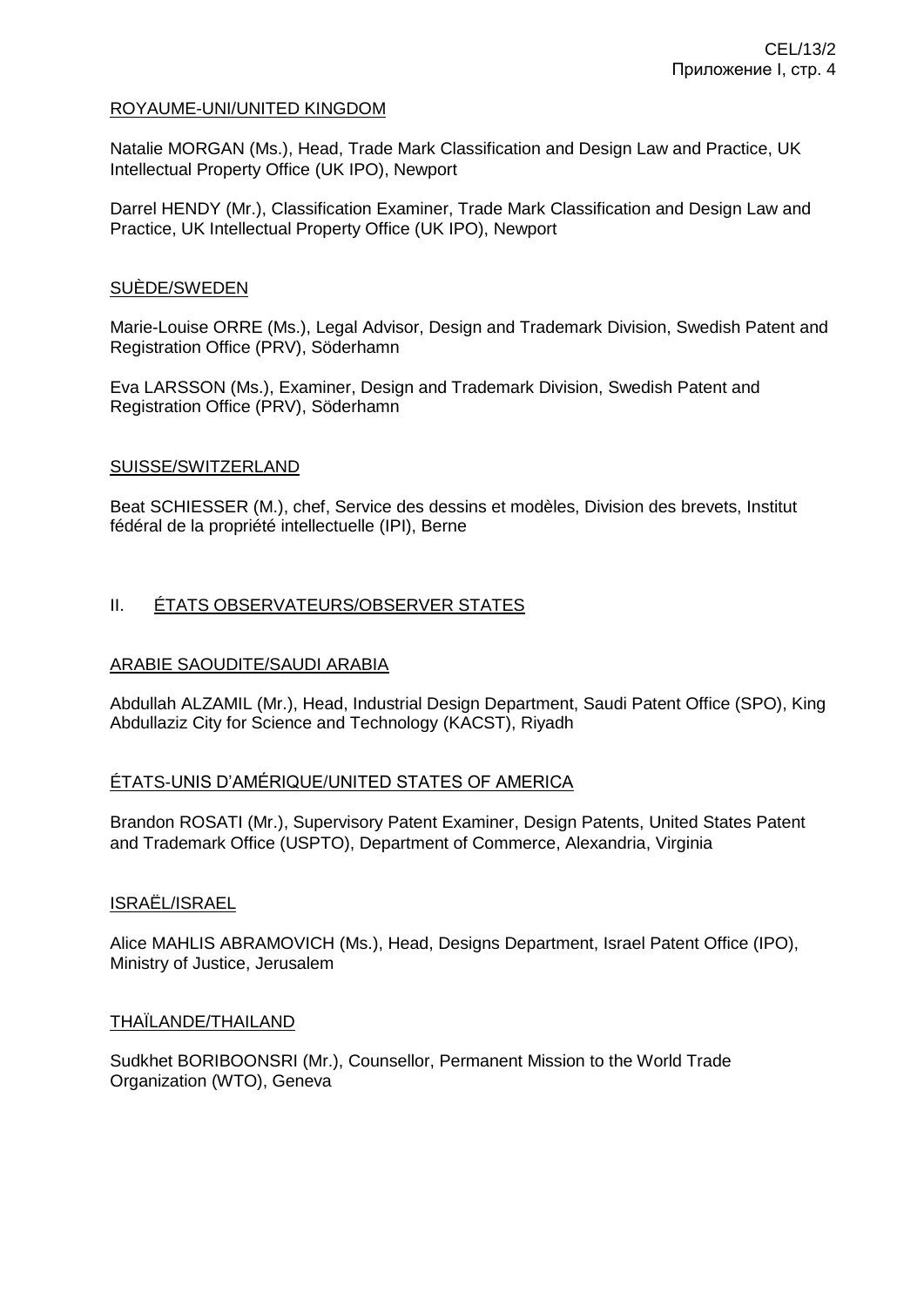#### III. ORGANISATIONS INTERNATIONALES INTERGOUVERNEMENTALES INTERNATIONAL INTERGOVERNMENTAL ORGANIZATIONS

# OFFICE BENELUX DE LA PROPRIÉTÉ INTELLECTUELLE (OBPI)/BENELUX OFFICE FOR INTELLECTUAL PROPERTY (BOIP)

Patrice CLÉMENT (M.), chef, Secteur dessins ou modèles, La Haye

# UNION EUROPÉENNE (UE)/EUROPEAN UNION (EU)

Dimitrios ANDRIANOPOULOS (Mr.), Team Leader, Designs and Register Service, Operations Department, European Union Intellectual Property Office (EUIPO), Alicante

Nestor MARTINEZ-AGUADO (Mr.), Seconded National Expert, International Cooperation and Legal Affairs Department, European Union Intellectual Property Office (EUIPO), Alicante

# IV. ORGANISATION NON GOUVERNEMENTALE/NON-GOVERNMENTAL **ORGANIZATION**

Confederacy of Patent Information User Groups (CEPIUG) Guido MORADEI (Mr.), Delegate, Varese

# V. BUREAU/OFFICERS

| Présidente/Chair:            | Marie-Louise ORRE (Mme/Ms.) (Suède/Sweden)                                         |
|------------------------------|------------------------------------------------------------------------------------|
| Vice-présidents/Vice-Chairs: | Andrea KORDIĆ (Mme/Ms.) (Croatie/Croatia)<br>Kosuke OMAGARI (M./Mr.) (Japon/Japan) |
| Secrétaire/Secretary:        | Belkis FAVA (/Mme/Ms.) (OMPI/WIPO)                                                 |